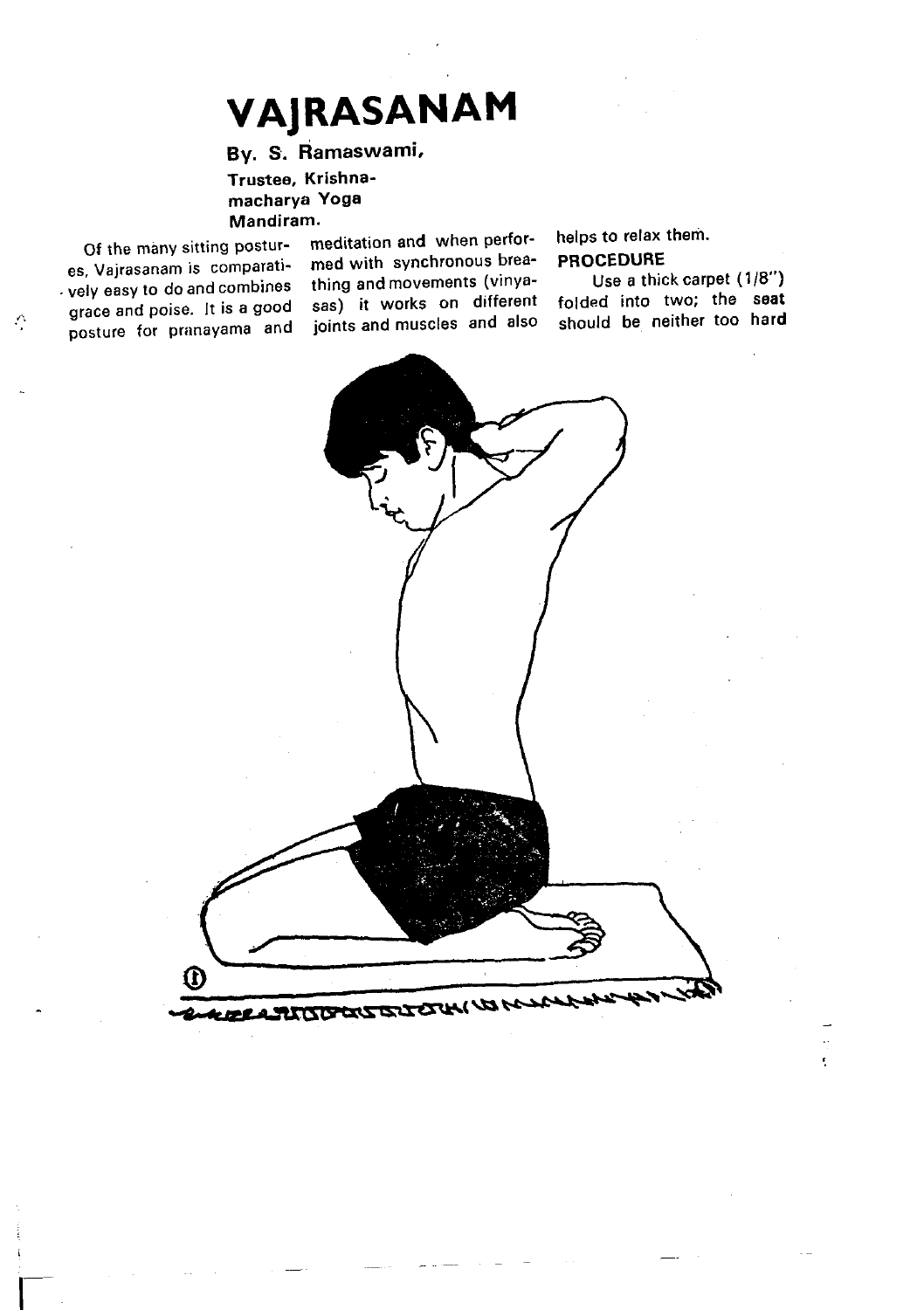

nor too soft. Sit, bending the legs, with knees, shins and ankles together and stretched, toes pointing outward so that you sit on the heels with the shins on the ground. Keep the palms on the knees and straighten the back. Stretch the back of the neck and place the chin a couple of inches below the neck. Throw the shoulders a little back so that the shoulder blades tend to approximate each other forming a canal along the spinal colunrn. This is Vajrasanam. (Refer to sketch 1 for the position of legs, spine and back).

The chin lock, Jalandharabandha, helps partially close the glottis and thus helps one control the breathing.

Now for the movements and variations (Vinyasas) of Vajrasanam. Interlock fingers of the two hands and turn them out. Inhaling raise the<br>body and also the body and also the arms overhead. While you inhale, the chin lock will produce a hissing sound in the throat, due to the partial clo. sing of the glottis. The period of inhalation and the movement of the trunk and the arms should synchronize. On completion of inhalation, you will be on the knees and the front portion of the legs. Stay for about 2 to 3 seconds, holding the breath in. Now as you exhale return to the original seated position,

Seated in Vajrasanam, raise the arms on inhalation. Stav

for a few seconds. On exhal. ation flex at the elbows, lowering the hands to the back of the neck (Befer to sketch 1 for arm position). Bepeat 3 times.

The next Vinyasa will require, sitting on the heels, but bending forward, so that the face touches the ground and the arms still stretched outward. This movement which is to be done on exhalation, should be avoided by pregnant women.

## COUNTERPOSE

Now for a counterpose for this forward movement. Exhale, slightly lean back and keep the palms on the ground about one foot behind tho legs and apart by about a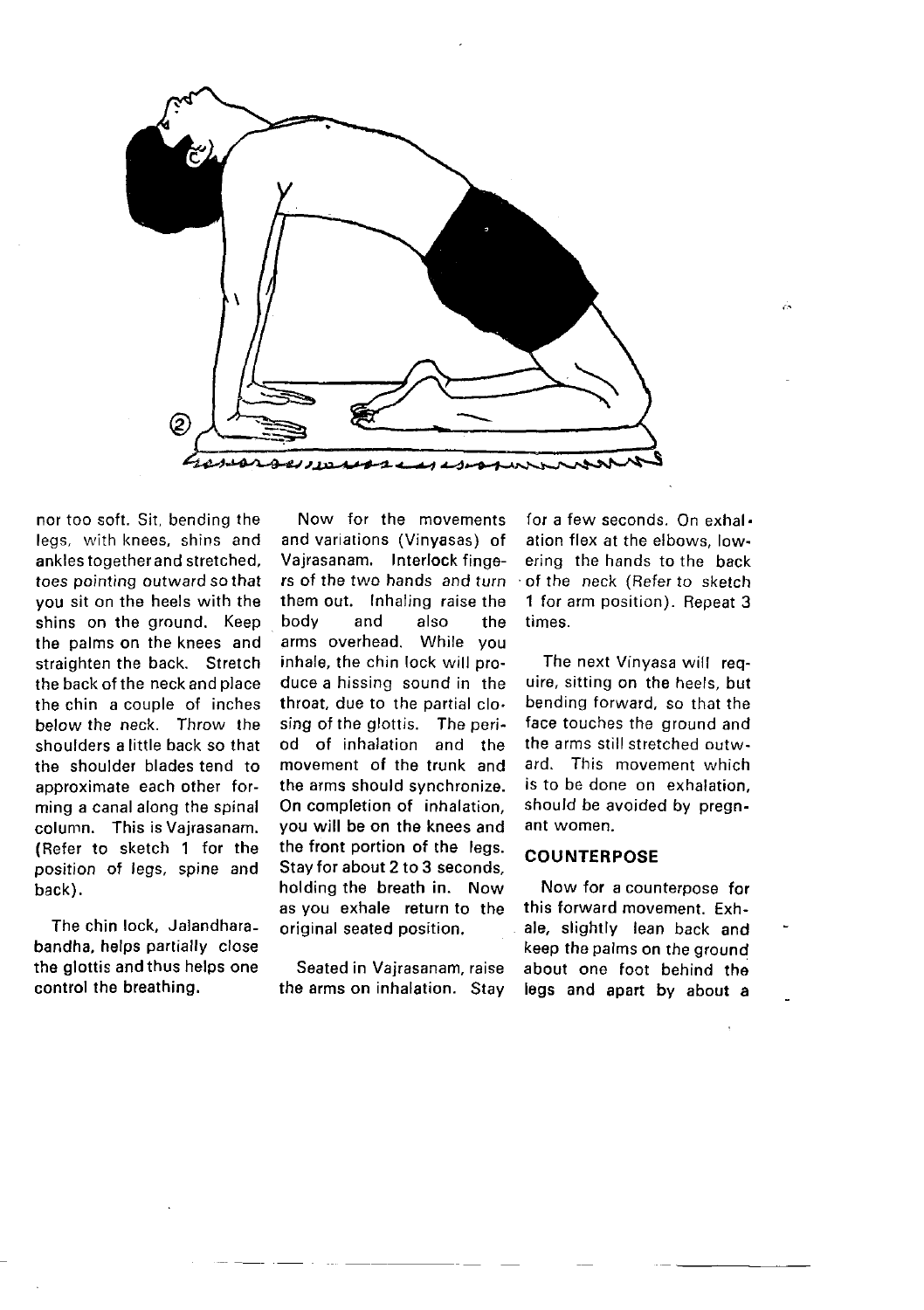12'. lnhale, press the palms, the entire portion of the legs on the ground, the ankles and<br>knees and raise the knees and raise the trunk, stretching the neck and throwing the head backward. (Refer Sketch 2). Inhale, return to the original position, Repeat about three times.

Persons who are not obese may do the above movement of raising the trunk on exhalation when it is called Brahmanakriya. Return to the original position on inhalati-<br>on. Pregnant woman may Pregnant woman may do this movement. Persons with high B.P. need not drop the head back.

An advanced Vajrasanam variation would require the practitioner to spread the ankles about 18" and sit between the ankles and heels, and heels, instead of on them as earlier, whon it is known as Virasanam. (Refer to sketch 3).

## **BENEFITS**

Vajrasanam is very reiaxing. Because of the stretching on on the ankles and the front portion of the knees, it gives good relief to people who are prone to be rheumatic and

suffer from gout. Asthmatics have been found to respond wellespecially to forward bending and backbeding. Pre gnant women will find the trunk raising helps relieve the persistent low back pain and also strengthen the perineal muscles. lt could be observed that the postures and movements are done with a breathing pattern. Breath is the connecting link between body and mind. With proper breathing in asanas, according to our Acharya's Paddhati. one gets a good mind-body coordination and control.